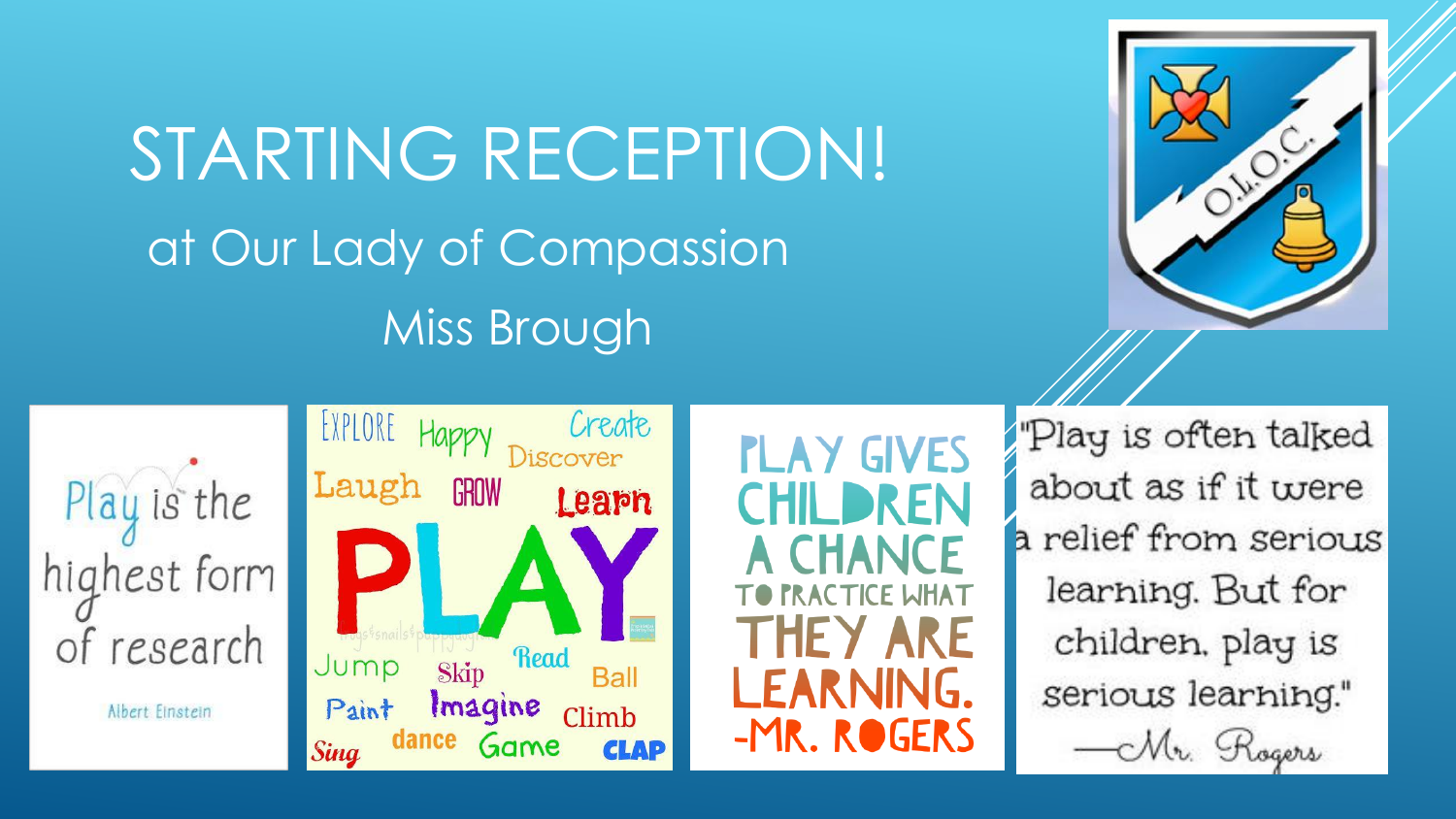## Doorstep Visits!

- **My name is Miss Brough and I am going to be your Reception teacher.**
- **I'm SO excited to meet you all!**

#### **Doorstep Visits**



We would usually run 'home visits' to meet our new children. I am hoping with new COVID guidance this year to be able to come and meet you outside your house at least, before you start school! A little visit from me will help the children to feel comfortable and familiar with me, before starting school. I have a few little bits of information to drop off and hopefully answer any questions you may have.

If you would like to sign up for a doorstep visit, sign up sheets will be available in the Nursery from Monday 21st June. An exact time cannot be given. The time slots available are:

- $\blacktriangleright$  Monday 5<sup>th</sup> July 9am-12pm
- $\blacktriangleright$  Monday 5<sup>th</sup> July 1pm-3pm
- $\blacktriangleright$  Tuesday 6<sup>th</sup> July 9am-12pm
- $\blacktriangleright$  Tuesday 6<sup>th</sup> July 1pm-3pm
- $\blacktriangleright$  Wednesday 7<sup>th</sup> July 9am-12pm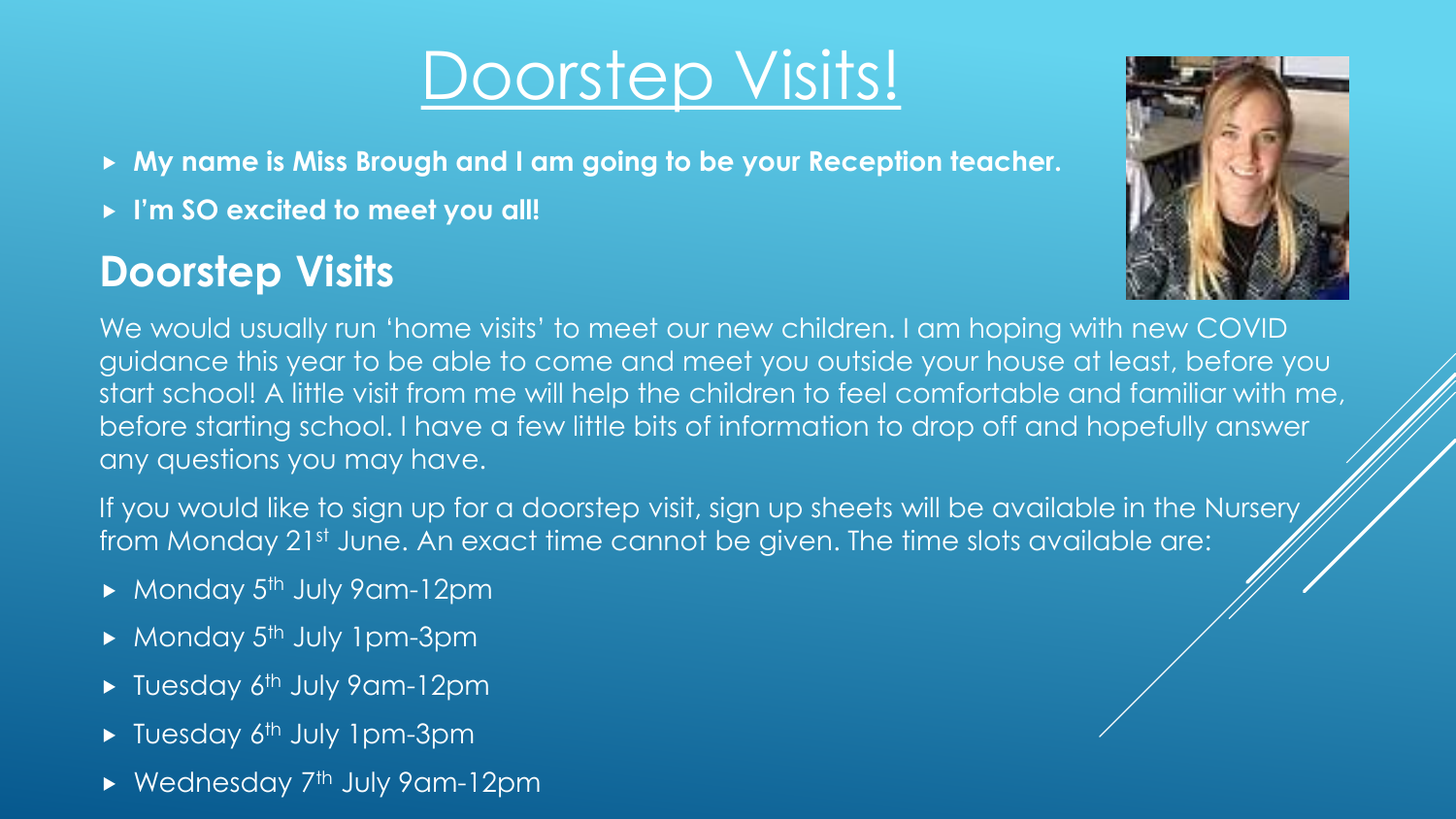# Starting school!

#### *Here is a little bit of information about starting school:*

- School starts at 8:55am. For the first few weeks, Reception will operate an 'Early Doors' system, where children can be dropped off between 8:45am-8:55am at the garden entrance (opposite the nursery door) and a member of staff will be waiting to welcome them into class. After a few weeks of settling in, children will join the rest of the infants on the playground each morning.
- Our first week Term starts on **Wednesday 1st September.**
- **First 2 days are going to be half days (Wednesday 1st & Thursday 2nd), to allow children to** settle in slowly. The pick up time on these days is 12pm, from the same place that you dropped off in the morning, at the garden entrance.
- **Friday 3<sup>rd</sup> September** will be your first full day. It will then be full days everyday going forth.
- **School finishes at 3:10pm**. Children can be picked up from Reception class door, on the infant playground. Reception is the middle classroom.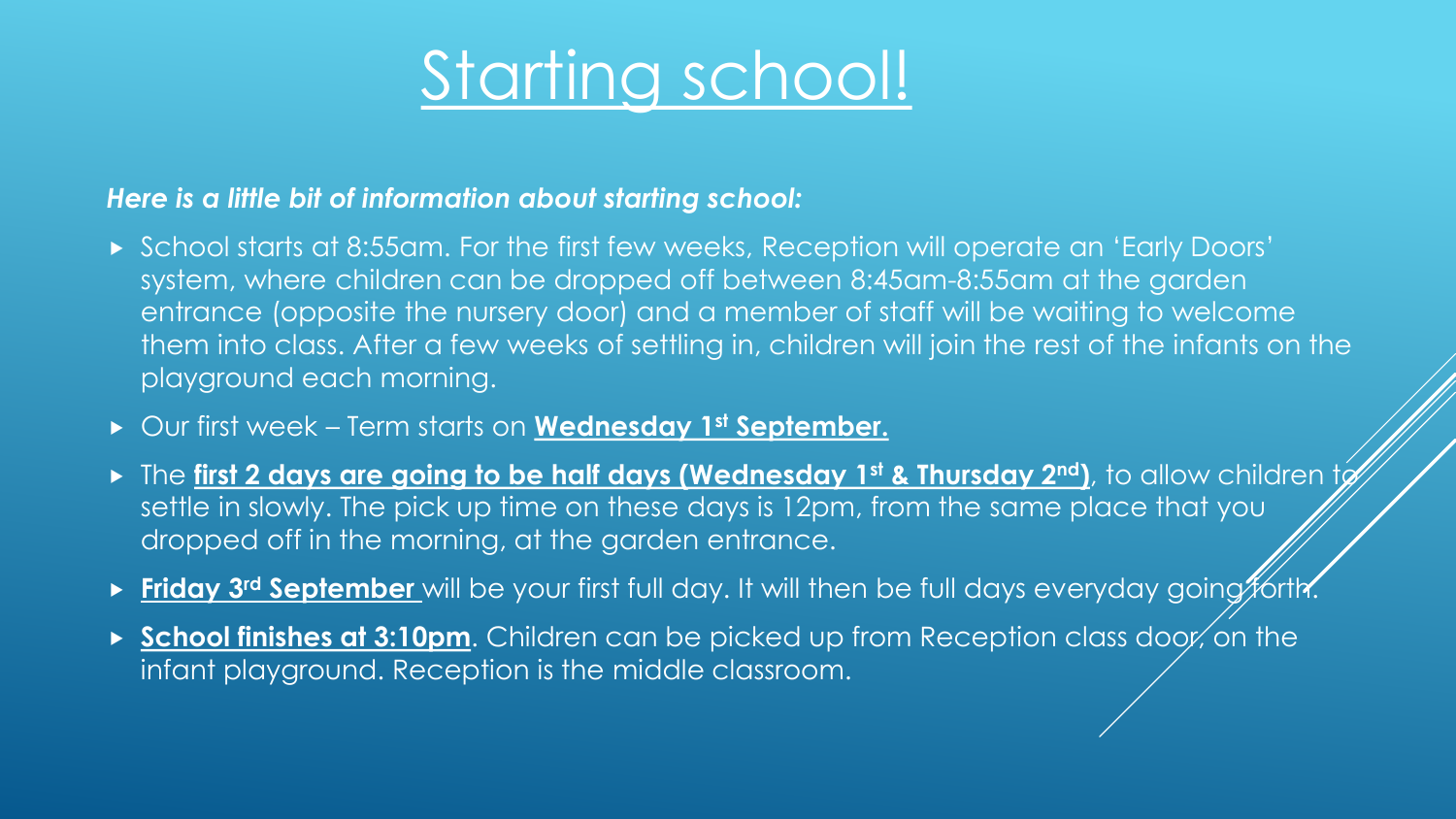### General Information

If you visit our school website, you can find a virtual tour video of your new classroom. Our class has many exciting areas to explore… cut and stick, playdough, a home corner, construction, painting, drawing and we have class iPads!<https://www.olocprimary.co.uk/admissions>

We encourage children to have school dinners. School dinners are free for children until they reach Year 3. There are many choices of food, the menu includes; pizza, curry, spaghetti Bolognese, roast dinner and many more! There is also a choice of sandwich or jacket potato if you don't want the hot choice.

We ask for all school uniform – including PE kits, ties and shoes – to be labelled. You can find of uniform information on our school website <https://www.olocprimary.co.uk/uniform> . Whittakers Schoolwear shop in Southport stocks our uniform.

Children can bring a water bottle with their **name on – only water is allowed**. Children can leave their bottles in school daily, which they can refill and take home on a Friday. We also provide children with a drink of milk and a piece of fruit each day for snack.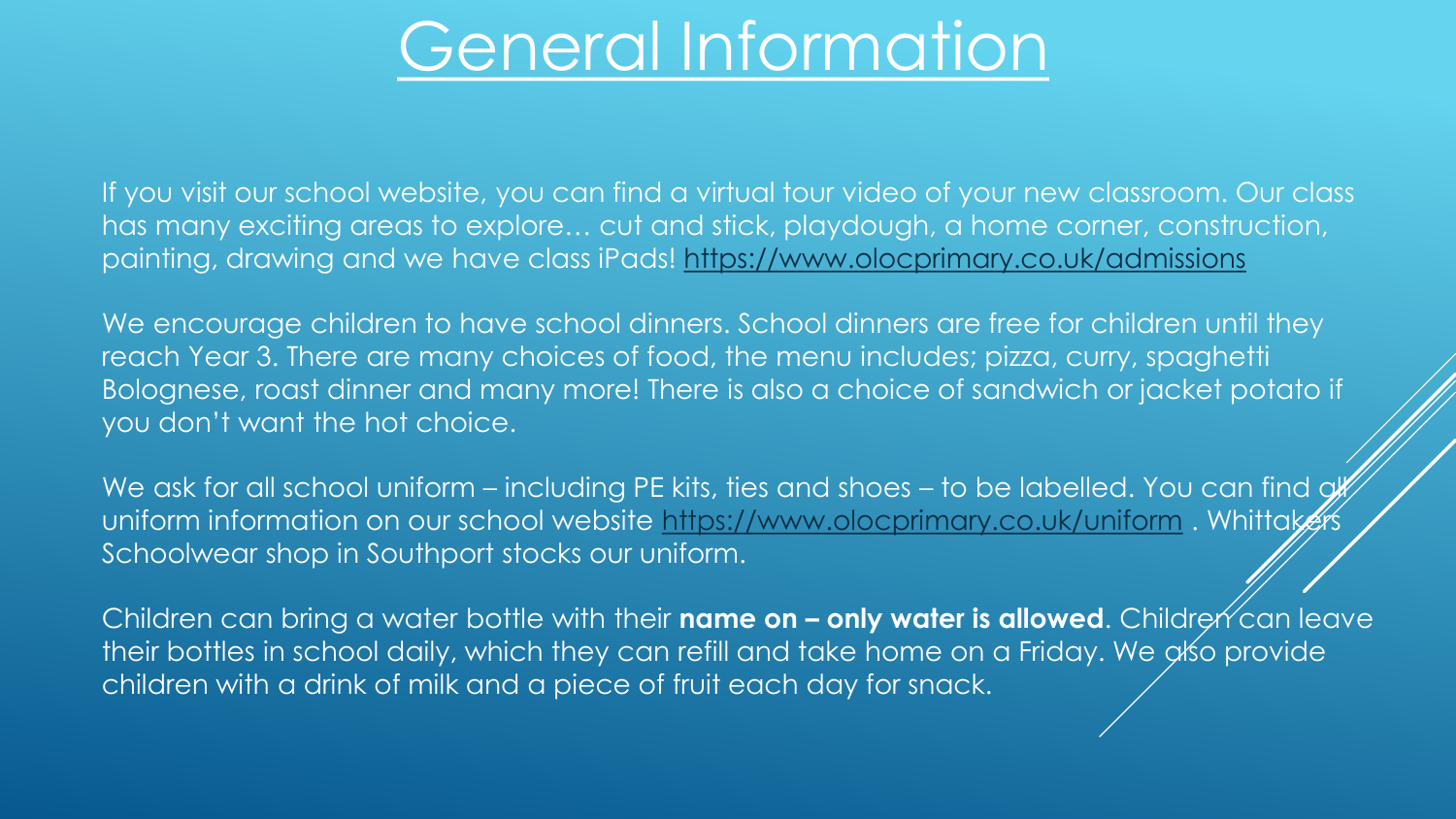# Our Curriculum

**The Early Years curriculum is different from the National Curriculum.** 

- *We have 7 areas of learning and development in Reception:*
- Personal, Social and Emotional Development developing friendships and developing ourselves.
- **Q Physical Development** Developing skills through PE and holding writing tools correctly.
- **QOMMUNICATION and Language** Listening to others, communicating clearly and showing good understanding.
- $\Box$  Literacy learning to read, write and understand stories.
- $\Box$  Mathematics developing maths skills such as, counting, recognising numbers and adding.
- □ Understanding the World learning about the world around us animals, growing, community, history.
- □ Expressive Arts and Design being creative and using our imagination art and music.



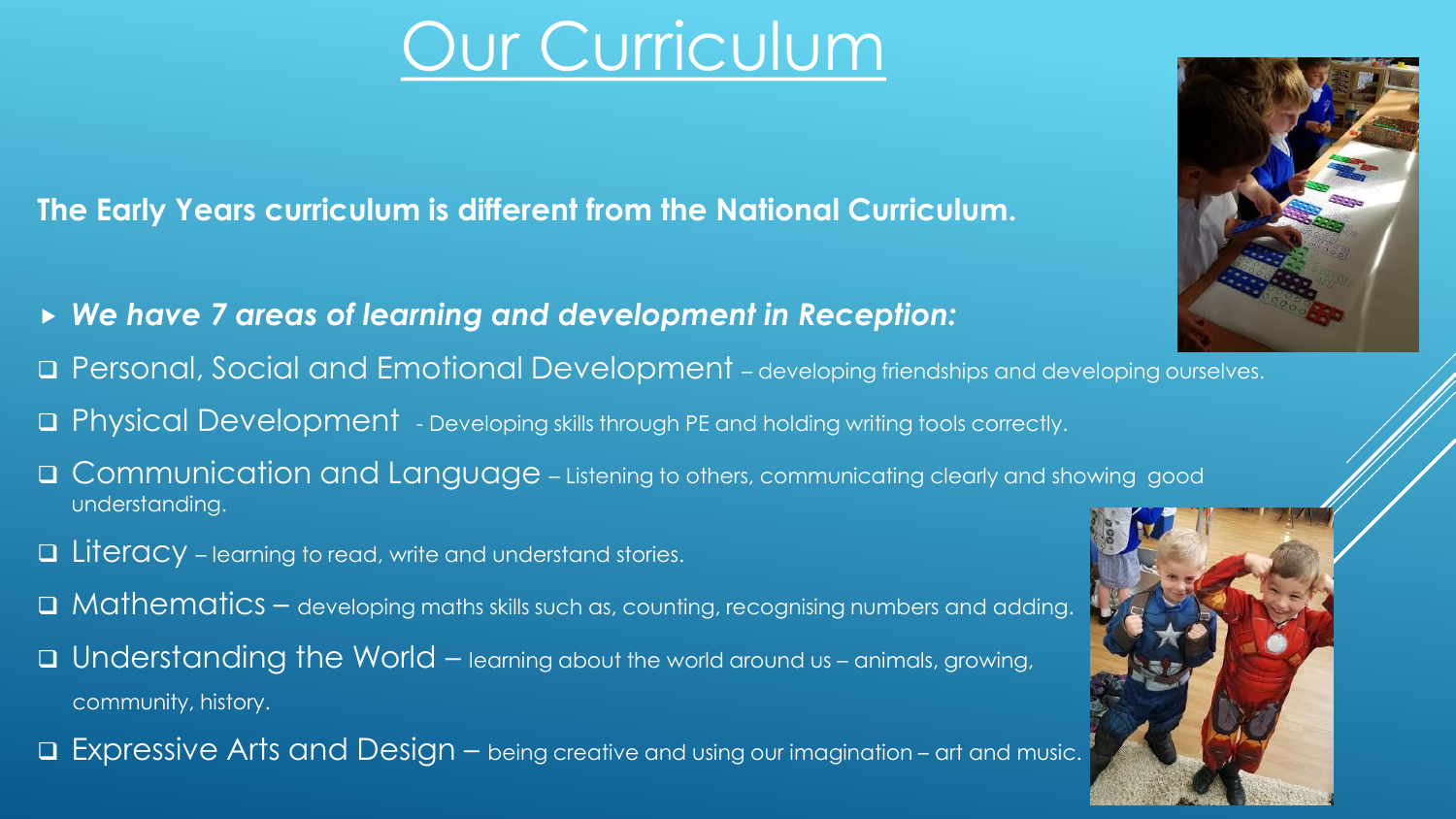### Structure of each day in Reception

▶ We start the day by gathering together for the register and welcome.

- ► We then start Phonics– Whole class session using a programme called 'Read Write inc'. We learn a new sound every 2 days. We practise reading and writing words containing each sound we learn.
- ▶ We have a morning play time with Year 1 and Year 2 on the playground a snack of fruit and milk is provided for all children.
- ► We learn Maths after playtime.
- $\triangleright$  Then we have lunch Staff are always present to support children. A choice of hot dinner, jacket potato or sandwich is available.
- ▶ Afternoon work RE, IT, PE, Topic, Music, Art.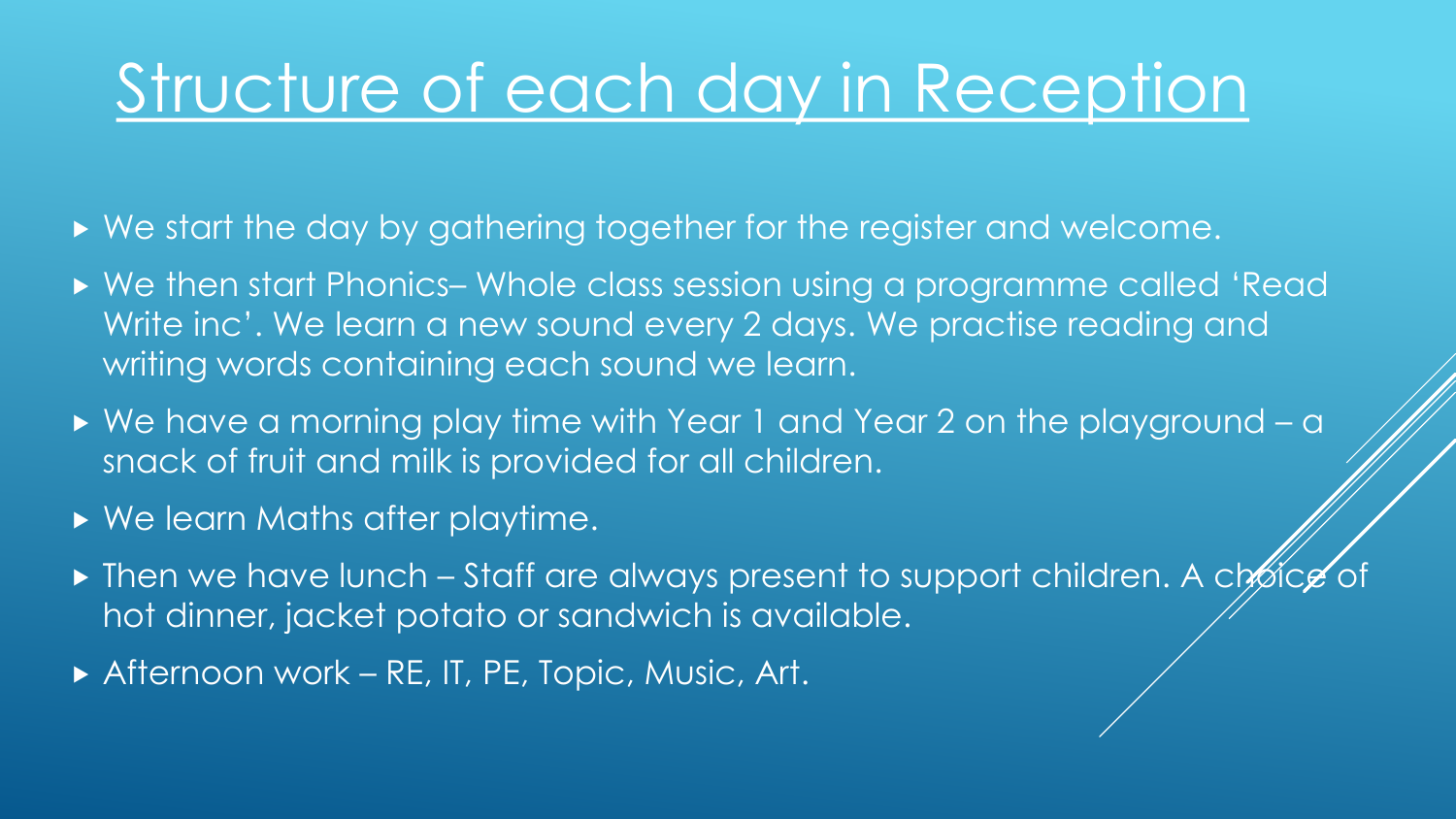#### Our Phonics Programme – Read Write Inc

- Phase 1 Recap some nursery activities identifying sounds, rhyming & rhythm activities.
- Phase 2 Recap and learn single letter sounds a, b, c, d, e etc & and read simple words – cat, dog, sit, map etc.
- Children learn to read through learning the letter sounds, not the letter names. We don't teach capital letters – always use the letter sounds.
- Phase 3 Learn harder sounds oo, ee, ar, or, sh and use these sounds to read books and write sentences independently. Reading books will be sent home and we also have an online system for books – you will receive a login when you start school.



Read Write Inc.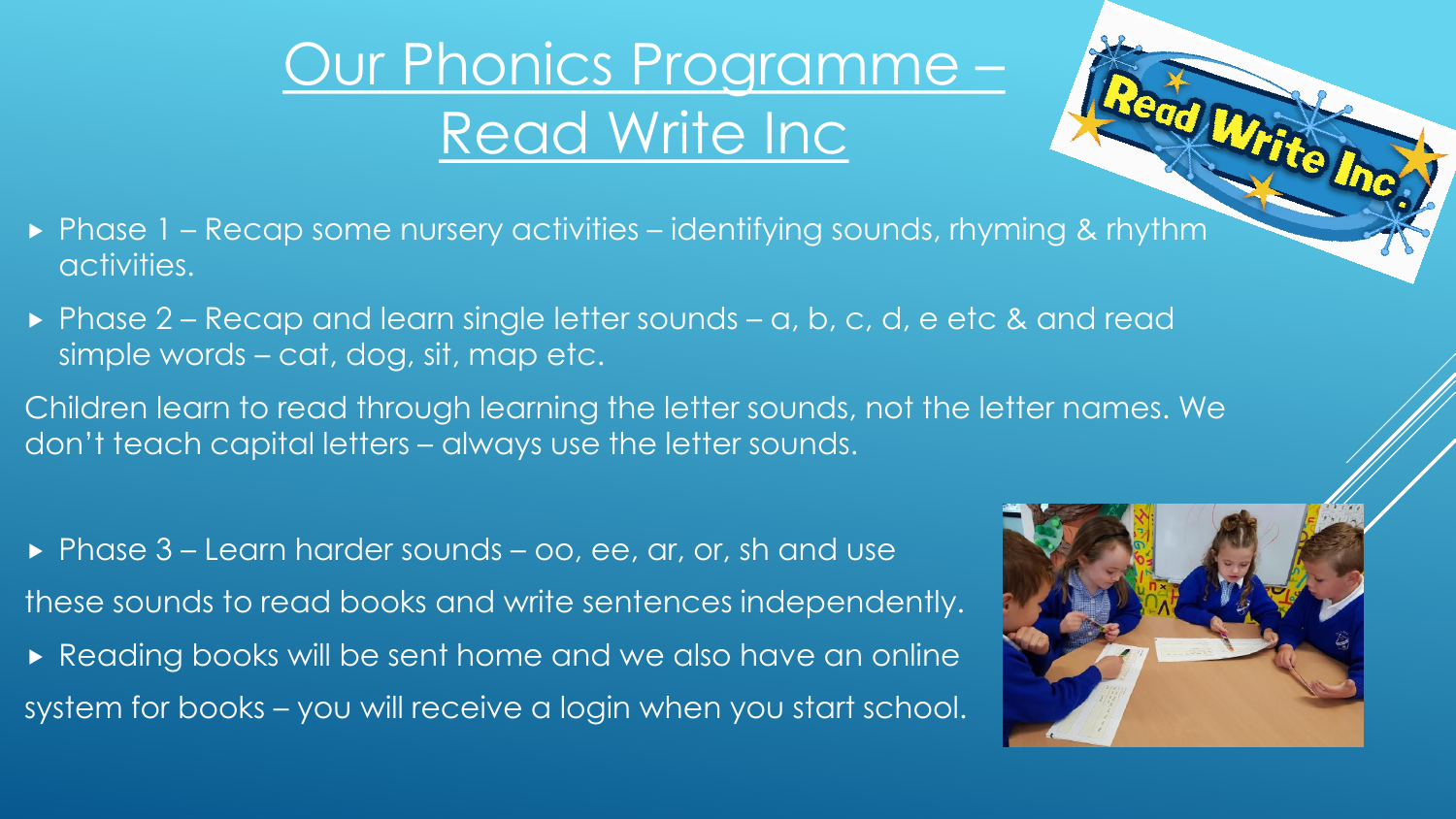# Suggestions for activities at home over the summer

- **Practise writing your name.**
- **Practise counting up to 20**
- Read and enjoy story books
- $\triangleright$  Practice rhyming
- ▶ Practise getting dressed and undressed
- Practise using a knife and fork.
- Practise fastening your coat by yourself.